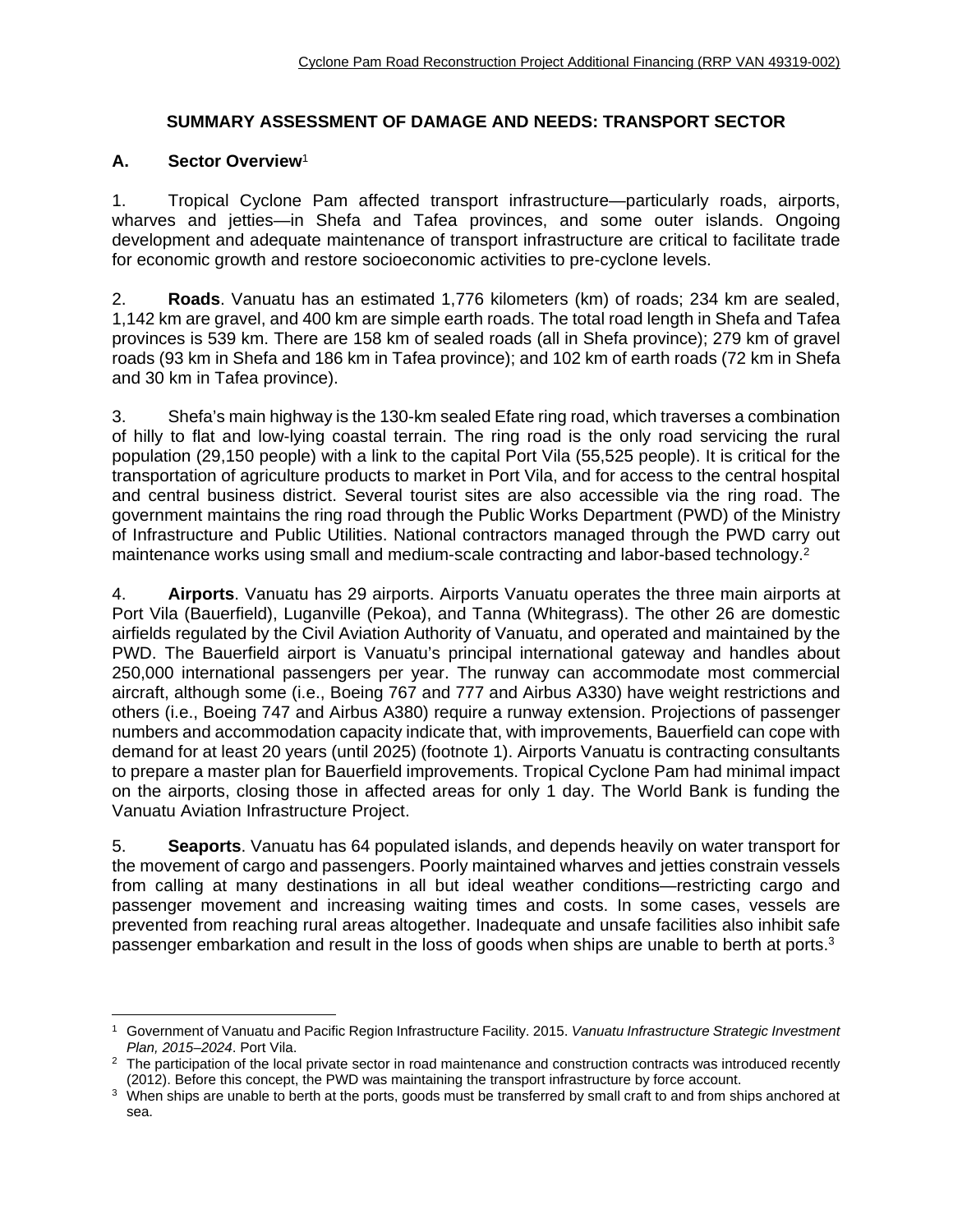6. Remote outer-island communities are among the poorest in Vanuatu. They are widely dispersed, with low passenger and cargo demand, which undermines the viability of the private shipping providers that service these locations. To maintain commercial viability, operators are often forced to shift to routes with sufficient passenger and cargo volumes, or to reduce the frequency of ship calls to increase demand. This results in low trade volumes in remote areas. Without strategic, measured attention to outer-island shipping and transport, poverty is unlikely to decline, and out-migration is almost certain to increase. The Interisland Shipping Support Project, financed by the Government of New Zealand and the Asian Development Bank (ADB), $4$  seeks to strengthen interisland shipping infrastructure and establish a strategic subsidized shipping scheme to service remote islands in Vanuatu. The PWD maintains the government-owned domestic wharves and jetties using small- to medium-sized contracting, outsourced to local contractors.

### **B. Damage Overview**

7. Tropical Cyclone Pam heavily affected transport infrastructure, particularly roads. Heavy rainfall and destructive high storm surges caused severe flooding and widespread damage in Tafea and Shefa provinces and some outer islands. A combination of large flood flows and debris accumulation caused washouts and extensive damage to bridges, approach roads, piers, abutments, riverbanks, and service connections. The debris accumulation at bridges, coupled with water pressure from floodwaters, disconnected the bridges from the approach roads and washed out many major bridge components (e.g., culverts with headwalls completely collapsed or were washed away because of the flooding and/or storm surges). The floodwaters caused a change in flow patterns for many rivers and streams. The Efate ring road was the most severely affected road. About 19 km of the road suffered extensive pavement damage, as roadside drains were blocked or silted with accumulated sediment and debris. Several road sections are open to single lane traffic only because of wave scouring and a major landslide at Klems Hill.

8. Damage to airports, wharves, and jetties in the affected areas was minimal; and no reports were made of damage to vehicles, ships, and aircraft at these ports. Transportation was disrupted for weeks for some 132,000 people in Shefa and Tafea provinces because of fallen trees and damage to the connecting roads. International and domestic flights resumed after a 1-day airport closure. Cruise liners, international cargo ships, and domestic vessels and ferries resumed sailing 1 day after the cyclone.

#### **C. Government's Sector Recovery Strategy**

9. The government led a joint rapid post-disaster needs assessment with development partners to estimate the damage and conduct a loss assessment. The assessment report identified the short-term (0–12 months) and medium- to long-term (0–4 years) recovery and reconstruction needs for each sector. For transport, including public and private sector shares, recovery and reconstruction needs have been estimated at \$34 million.<sup>5</sup> The sector will require short- to long-term resources to reconstruct improved, more disaster-resilient, and climate-proof infrastructure by adopting "build back better" principles.<sup>6</sup>

 $\overline{a}$ 4 ADB. 2011. *Report and Recommendation of the President to the Board of Directors: Proposed Loan, Administration* 

of Grant, and Technical Assistance to the Republic of Vanuatu for the Interisland Shipping Support Project. Manila.<br>5 Government of Vanuatu. 2015. Vanuatu Post Disaster Needs Assessment: Tropical Cyclone Pam, March 2015. Port Vila.<br><sup>6</sup> Build back better (BBB) concept (i) promotes a decentralized and participatory approach to reconstruction, (ii) uses

local skills, institutions and resources, (iii) adopts climate and disaster risk reduction measures into reconstruction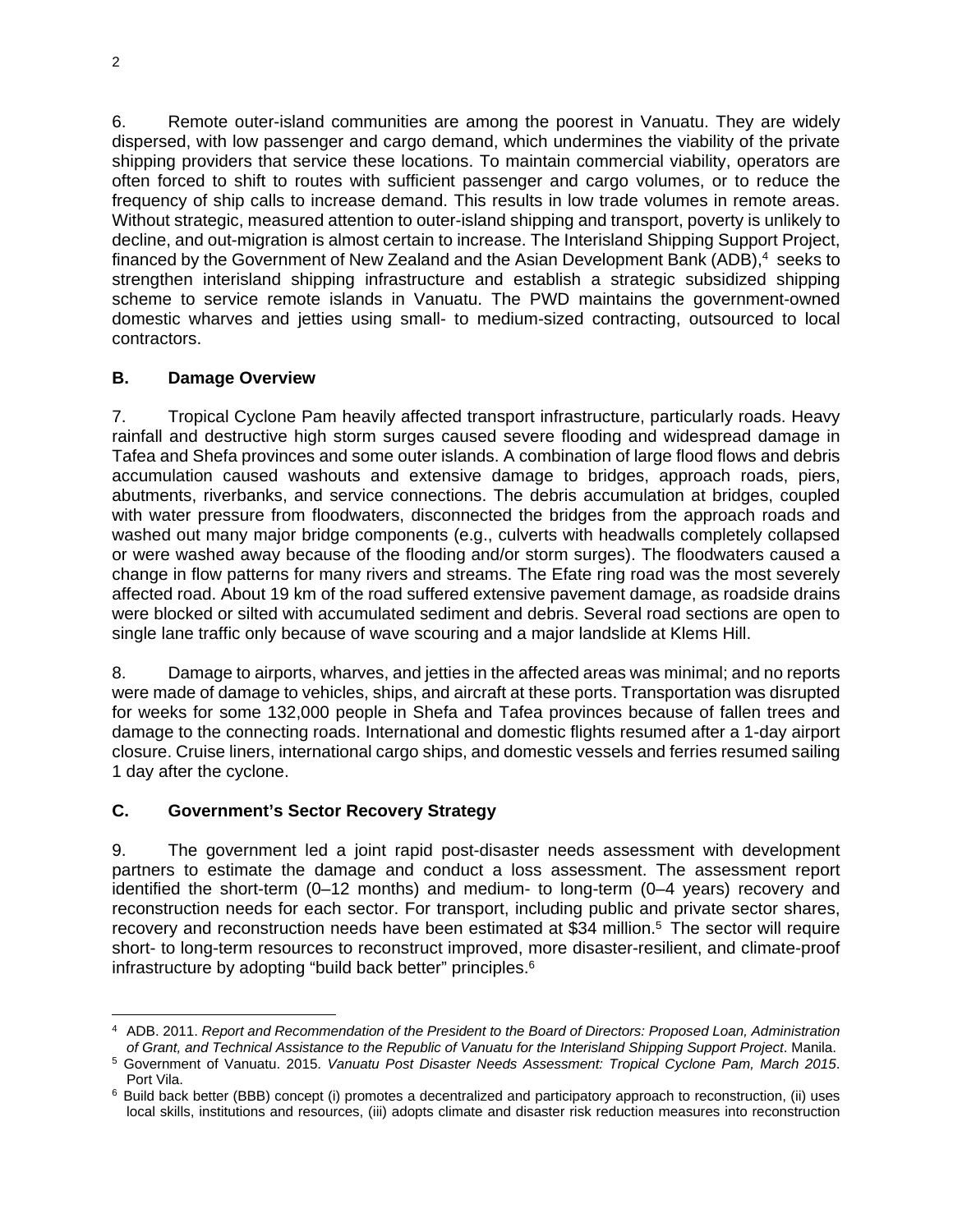10. **Short-term needs (up to 12 months).** The short-term needs involve immediate and transitional measures to resume the delivery of transportation services in the affected areas until the reconstruction and/or replacement of damaged structures is completed. Short-term interventions include immediate restoration works to provide access and connectivity to road users, de-silting of blocked drains, and provision of remedial measures or blocking water from entering landslide areas. The government, through its recurrent budget, has undertaken most of these works and is keeping roads open to traffic. It has used its existing resources and funds to engage national contractors following its own emergency procurement processes. Existing laborbased contractors were issued with contract variations to clear the fallen trees and debris to open access for delivery of emergency relief supplies. The engineering and equipment assistance provided by the Australian and New Zealand Defense Forces were instrumental in opening access on the outer islands.

11. **Medium- to long-term needs (up to 48 months).** The medium- and long-term needs involve rehabilitation, reconstruction, or upgrading of transport infrastructure and roads works following build back better principles. Thorough site surveys and assessments with geotechnical investigations will lead to robust detailed engineering designs that apply international beststandards and practices. Detailed engineering designs will include disaster-resilient and climateproof elements (for seismic activity, cyclones, and floods), including technical specifications for strengthened structures and protection works. Reputable, experienced, and qualified contractors will be procured, through competitive bidding processes under standard sample bidding documents, and larger procurement packages will be carefully planned and executed.

### **D. Ensuing Project**

 $\overline{a}$ 

12. At the request of the Government of Vanuatu, ADB's Board of Directors approved the Cyclone Pam Road Reconstruction Project on 25 November 2015. The financing and grant agreements were signed on 1 March 2016 and became effective on 3 March 2016. The project required transport infrastructure in damaged locations on the Efate ring road reconstructed, and climate and disaster resilience improved. The project scope included (i) 10 km of road rehabilitated; (ii) eight major stream crossings and their approach roads rehabilitated and protected;7 (iii) minor damage to nine bridges or box culverts and causeways repaired, and debris cleared;8 (iv) 200 meters (m) of river channel realigned (upstream and downstream), and river training structures constructed; (v) 1,000 m of sealed pavement protected against erosion from storm surges; (vi) 8 km of roadside and crossroad drainage improved; (vii) six culvert headwalls reconstructed; (viii) 250 m of guardrail reconstructed; (ix) 180 m of riverbanks protected; (x) a 100 m by 50 m landslide at Klems Hill restored, and the road pavement protected; and (xi) a 600 m-long concrete longitudinal roadside drain at Klems Hill improved.

13. The design and supervision consultants (DSCs) for the project were selected in June 2016. Upon mobilization of the consultants on 6 July 2016, the DSCs carried out a detailed technical investigation on the Efate ring road, comprising geotechnical investigation, topography, and bathymetric survey; and determined the actual extent of damage to the road. The detailed assessment of the damage required expansion of the project scope to bring the road back to its pre-cyclone state, while including climate- and disaster-resilient requirements. The expanded scope includes four additional sites on the road and revision to the scope of two sites already

processes to lessen vulnerability to future risks, (iv) promotes the recovery of local livelihoods, and (vi) enables a more cost-effective and sustainable recovery.<br>7 The bridges include Mele, Prima, Creek Ai, Marona, Lamin, Malatia, Pangpang, and Rentapau.

<sup>&</sup>lt;sup>8</sup> The bridges include Eton Dry Creek, Eton Beach, La Cressonnaire, Havana, Tanoliu, Sara, Epule, Epau, and Neslep.